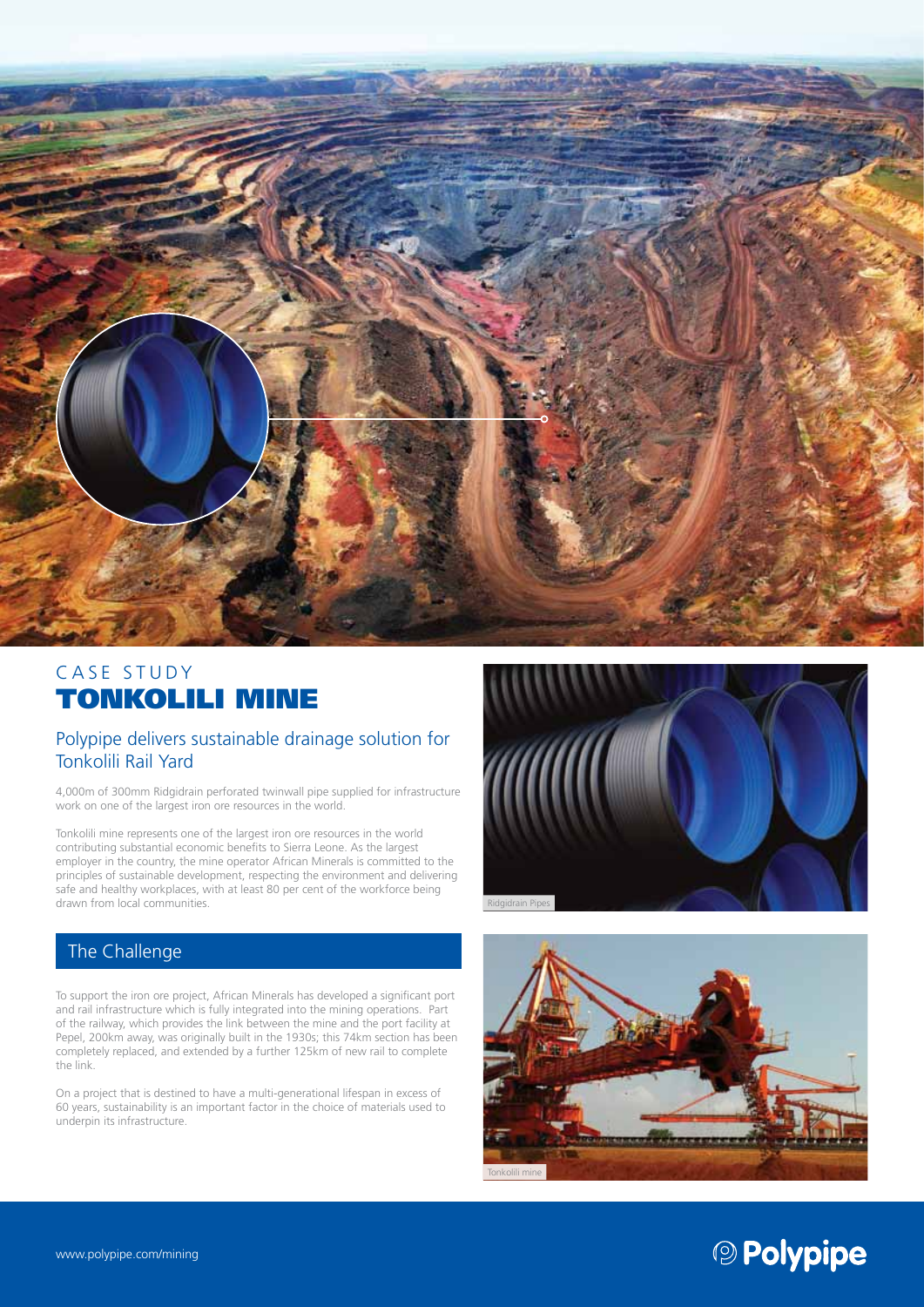#### The Solution

For the surface drainage of the rail marshalling yard at the Tonkolili iron ore mine in Sierra Leone, the mine operator, African Minerals Ltd, chose the Ridgidrain system from UK manufacturer Polypipe. The company supplied to the project over 4,000m of 300mm Ridgidrain perforated twinwall pipe, a product that combines both technology and sustainability.

Specifying HDPE (high-density polyethylene) as a sustainable solution for the surface drainage at the new marshalling yard, African Minerals selected Polypipe through a competitive tender process. The company cited a number of factors that determined its choice of the UK manufacturer, including excellent and effective communications, and the ability to work closely with both African Minerals and their shipping agent to ensure that all of the materials involved were manufactured to a precise specification and that tight shipping deadlines were met. Provision of full documentation was also a key factor.

The Polypipe Ridgidrain system is designed to satisfy both the strict demands of UK planning regulations and UK and European legislation. It is suitable for use in civil engineering and infrastructure projects, including highway, rail and airport infractructure. The system features a proven structured wall construction with a reduced virgin plastic content. It was the first product in the UK to achieve the Highways Authority Product Approved Scheme (HAPAS) certification, and is BBA (British Board of Agrément) certified as suitable for surface water drainage in commercial and industrial applications.

The structured wall design of Ridgidrain gives high ring stiffness and strength and has a lower weight compared to clay or concrete products, which means reduced transport and installation costs and improved health and safety benefits for installers. HDPE provides excellent resistance to abrasion and chemical attack and withstands ground movement and differential settlement. The longer pipe lengths available reduce the number of joints required, significantly reducing the risk of leakage, while its extremely smooth bore resists blockage and makes the pipework system more easy to maintain. The product supplied for the Tonkolili project was fully perforated to allow effective sub-soil drainage.

#### Case Quotes

*This project is extremely important to Sierra Leone and as the mine operator, African Minerals is committed to applying the highest standards to everything that we do. We are working to internationally recognised performance standards and so we place high demands on the materials we acquire for the mine infrastructure. The Polypipe product is backed up by full certification, so meets our specification in terms of documentation and traceability.*

Gary Nels *Project Manager, African Minerals*











For further information on the Ridgidrain twinwall drainage system and other water management solutions from **British Polypipe for the mining sector, please visit www.polypipe.com/mining or email: international@polypipe.com**